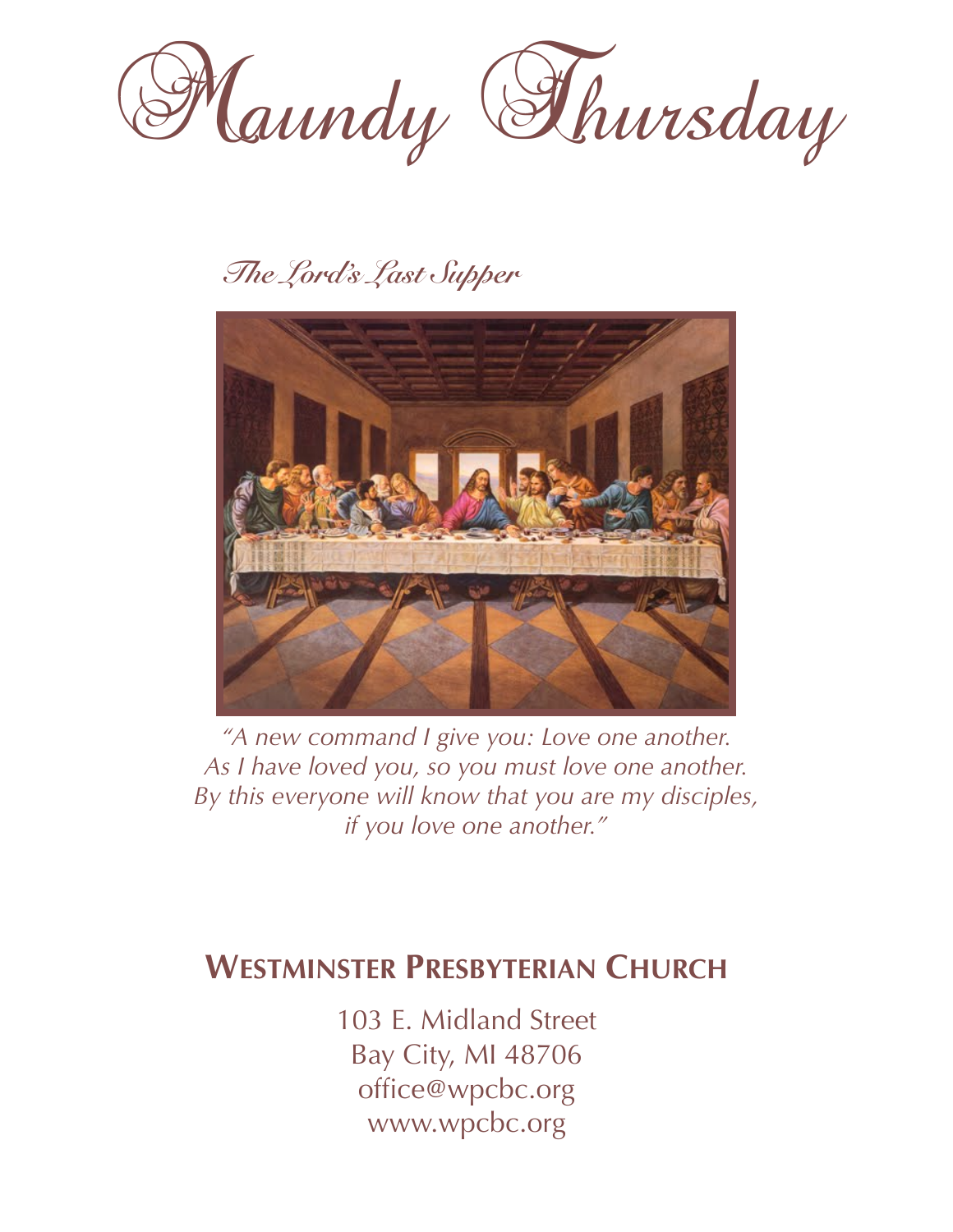# *Westminster At Worship*

*Maundy Thursday* 

April 1, 2021 *7:00 p.m.*

*As the sun goes down on Maundy Thursday, so begins the Easter Triduum, the three days from this Thursday night through to the sunset on Easter. Since the fourth century, Christians have gathered to mark Maundy Thursday as a time of remembering the Last Supper through the betrayal of Jesus. Maundy comes from the Latin mandatum novum, a new commandment. The emphasis of this service is on the actions and words of Jesus narrated in John 13, the washing of feet as a symbol of building a community of servanthood.* 

### **PRELUDE**

## **†CALL TO WORSHIP**

Leader: Jesus calls us to wash one another's feet and serve one another in love.

#### **People: We come to glorify the Holy One.**

Leader: Jesus invites us to eat and drink with him and remember him in all that we do.

#### **People: We come to the feast with joy.**

Leader: Jesus commands us to love one another and show the world that we are his disciples.

#### **People: We come to be the body of Christ and know ourselves as his disciples.**

#### **MUSIC**

*"The Power of the Cross"*  Trio

### **OPENING PRAYER**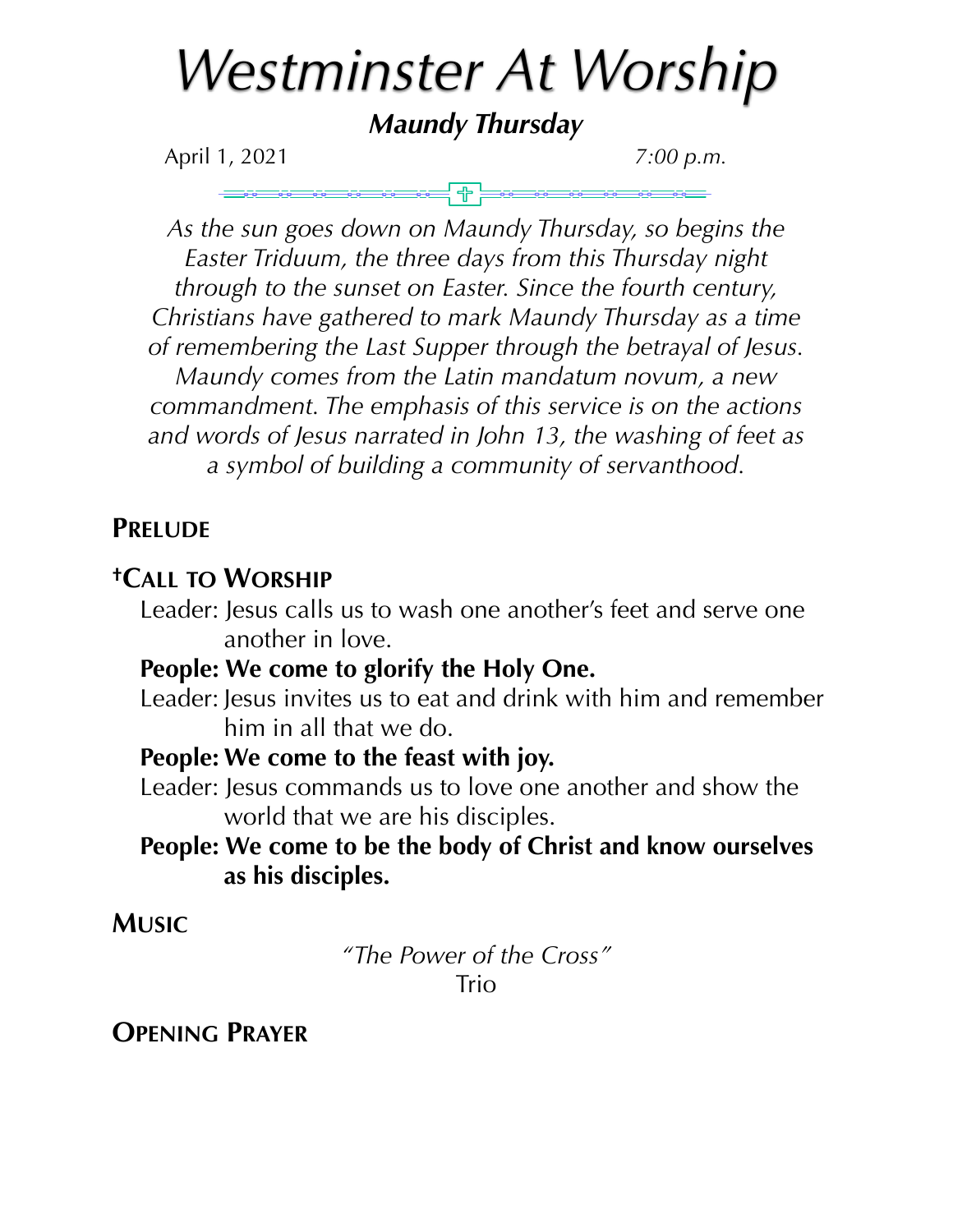#### **PRAYER OF CONFESSION**

- Leader: Compassionate One, your ways lead to life. You call us to love one another and bear one another's burdens.
- **People: But when we disagree with one another, we want to be right more than we want to follow you.**
- Leader: You call us to serve one another and kneel at each other's feet in humility and grace.
- **People: But when we are hurt by another, we want to strike back more than we want to forgive.**
- Leader: You call us to pour out our lives for the healing of the world.
- **People: Forgive us for acting as if your gifts were for us alone, when you gave up everything, that all might be blessed through your sacrifice.**

 *~ Time for silent confession of sins ~* 

#### **ASSURANCE OF FORGIVENESS**

In this same upper room with his disciples, Jesus shares these words: **<sup>27</sup>** Peace I leave with you; my peace I give to you. I do not give to you as the world gives. Do not let your hearts be troubled, and do not let them be afraid. May this peace of Christ be with you.

**And also with you.** 

#### **PRAYER FOR ILLUMINATION READINGS FROM THE SCRIPTURES**

#### **Psalter Lesson Psalm 116:1-4, 12-19**

Leader: I love the Lord because he hears my requests for mercy. **People: I'll call out to him as long as I live, because he listens closely to me.**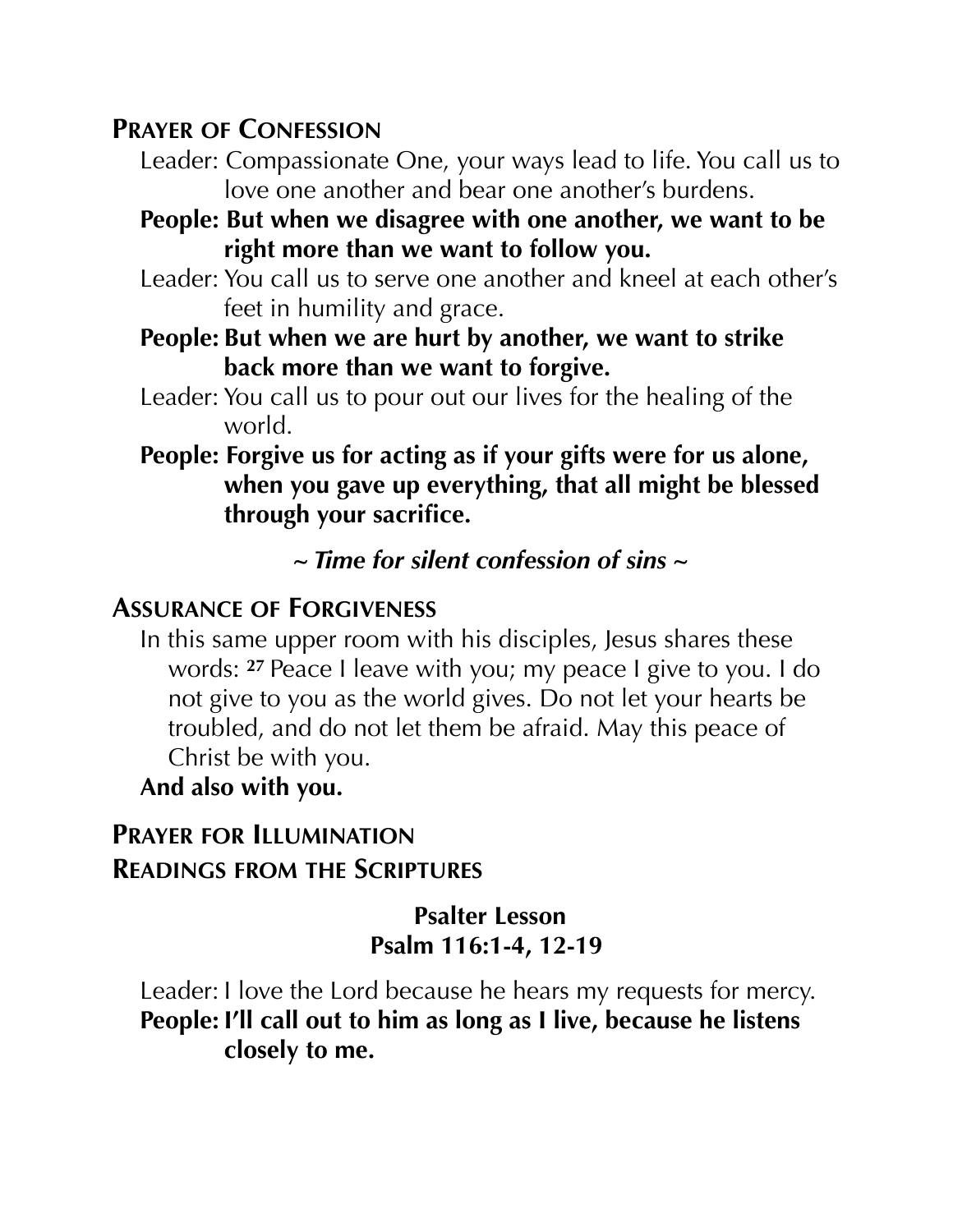Leader: Death's ropes bound me; the distress of the grave found me — I came face-to-face with trouble and grief.

**People: So I called on the Lord's name: "Lord, please save me!"** 

Leader: What can I give back to the Lord for all the good things he has done for me?

**People: I'll lift up the cup of salvation. I'll call on the Lord's name.** 

- Leader: I'll keep the promises I made to the Lord in the presence of all God's people.
- **People: The death of the Lord's faithful is a costly loss in his eyes.**
- Leader: Oh yes, Lord, I am definitely your servant! I am your servant and the son of your female servant — you've freed me from my chains.
- **People: So I'll offer a sacrifice of thanksgiving to you, and I'll call on the Lord's name.**
- Leader: I'll keep the promises I made to the Lord in the presence of all God's people,
- **People: In the courtyards of the the Lord's house, which is in the center of Jerusalem. Praise the Lord!**

#### **Gospel Lesson John 13:1-17, 34-35**

#### **MEDITATION**

Rev. Jamie Milton

#### **HYMN**

*"Jesu, Jesu, Fill Us With Your Love"*  Quartet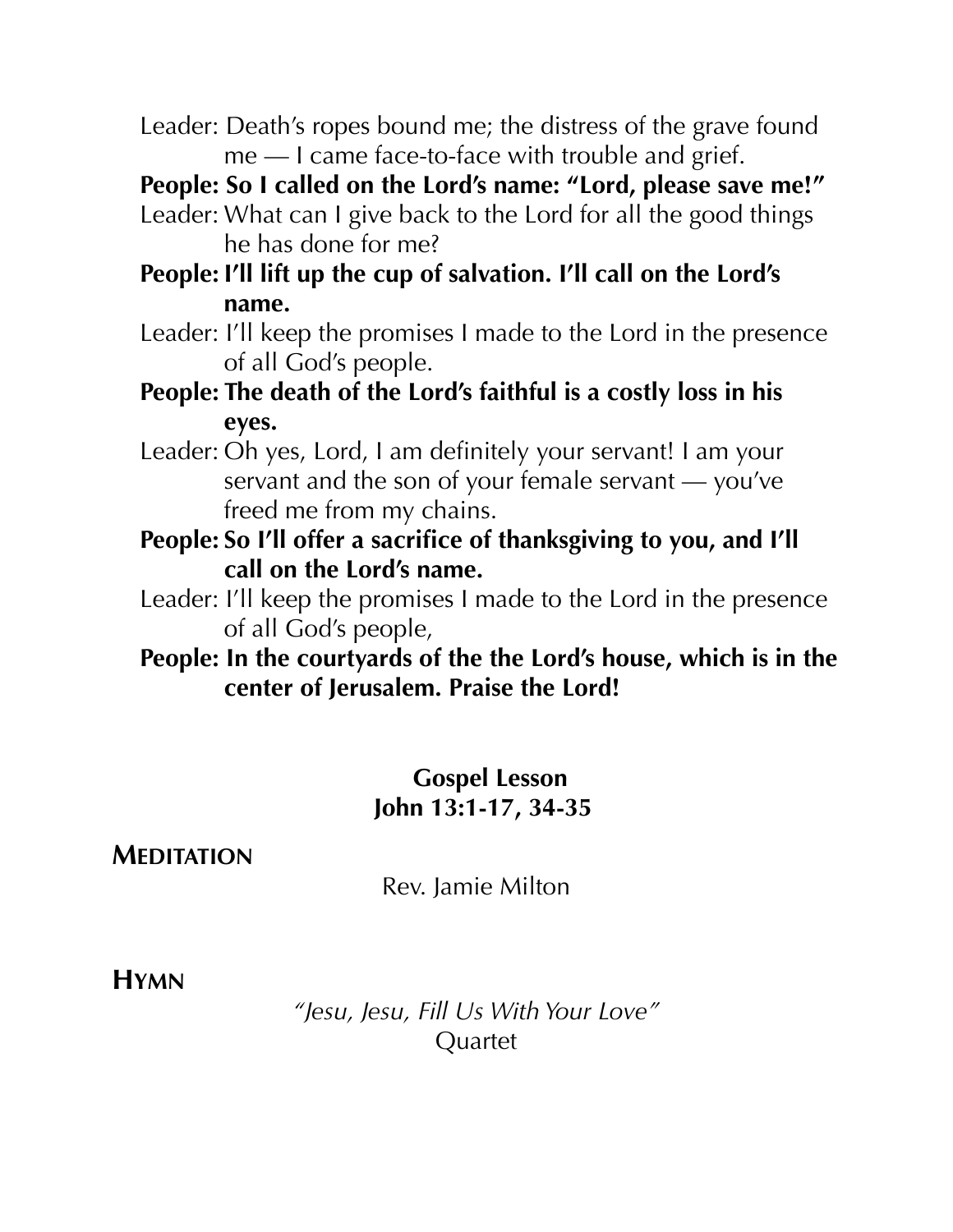- **We trust in Jesus Christ, fully human, fully God. Jesus proclaimed the reign of God: preaching good news to the poor and release to the captives, teaching by word and deed and blessing the children, healing the sick and binding up the broken hearted, eating with outcasts, forgiving sinners, and calling all to repent and believe the gospel.**
- **Unjustly condemned for blasphemy and sedition, Jesus was crucified, suffering the depths of human pain and giving his life for the sins of the world. God raised this Jesus from the dead, vindication his sinless life, breaking the power of sin and evil, delivering us from death to life eternal.**

#### **THE LORD'S PRAYER**

#### **People: Our Father who art in heaven,**

Leader: We give thanks for the loving way shown in the story of Jesus.

#### **People: Hallowed be thy name —**

Leader: The one name encompassing the many names which cross our lips in times of sorrow and times of joy.

#### **People: Thy kingdom come,**

Leader: In our hearts and minds and actions, between us and between all peoples, between humans and the rest of creation, now and far into the future.

#### **People: Thy will be done.**

Leader: We seek to bend our ear toward your deep and living word, as Love has bent its ear to each of us.

#### **People: On earth as in heaven.**

- Leader: As Jesus loved, give us the vision also to love.
- **People: Give us this day our daily bread.**
- Leader: From the table of liberation, send us into the lives of those who hunger.
- **People: Forgive us our debts as we forgive our debtors.**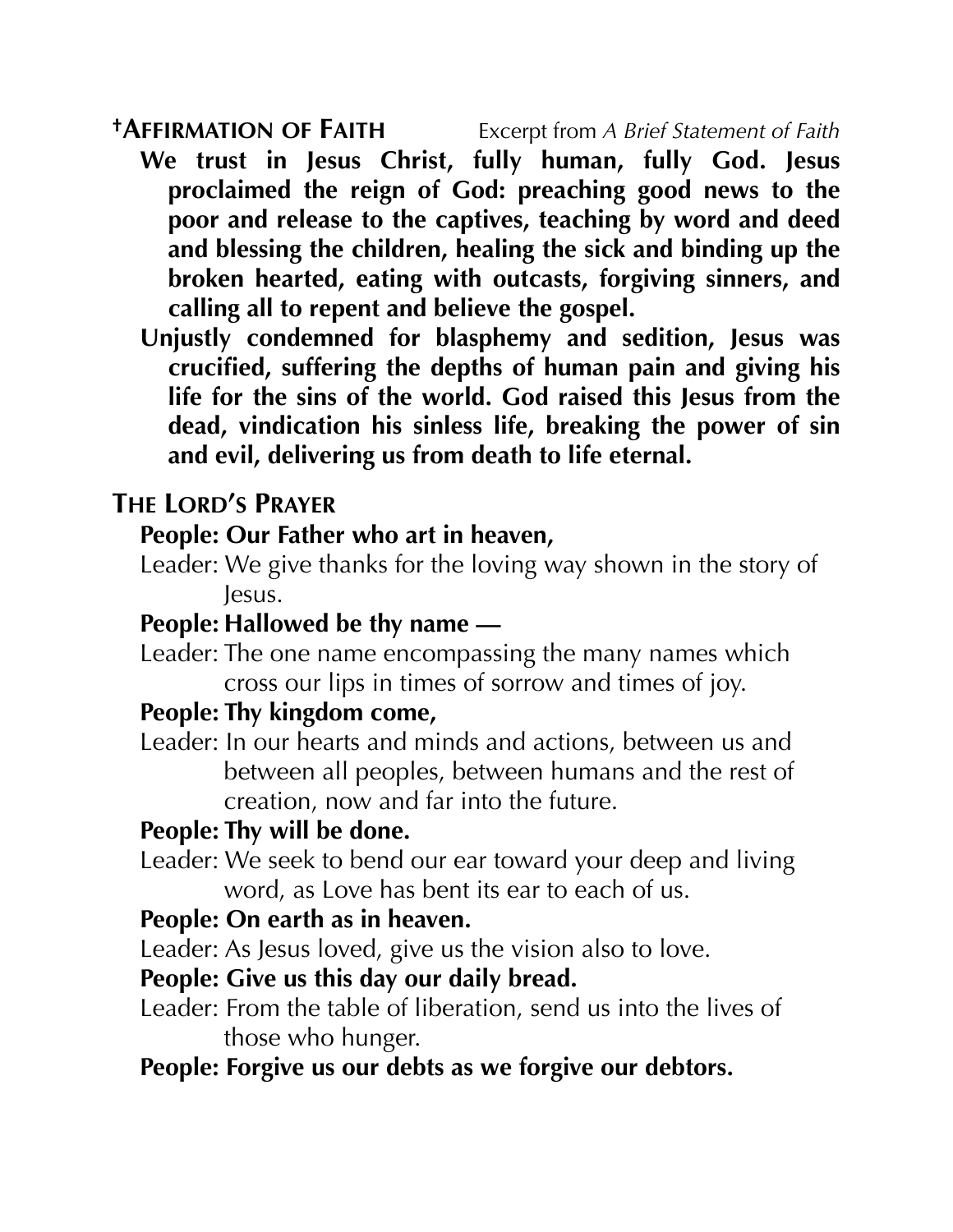- Leader: Allow us to remember the basin and the towel of selfgiving even among those who mock us and give us dread.
- **People: Lead us not into temptation, deliver us from evil,**
- Leader: To profit from your commandment to love.
- **People: For thine is the kingdom, and the power, and the glory now and forever.**
- Leader: We seek wholeness by growing in surrendering love to all your children.

#### **All: Amen.**

*(*English translation of the *Lord's Prayer* copyright © 1988, by the English Language Liturgical Consultation. Used by permission.)

#### **OFFERING OF OURSELVES**

#### **MUSICAL REFLECTION** Wendy Tally

#### **UNISON PRAYER OF DEDICATION**

**We are your servants, O God, for you have loosed all other bonds that held us captive. In freedom, we follow you. In gratitude, we praise you. Celebrating all that you have done for us in Christ, we bring before you tithes and offerings, bread and wine, asking you to add your blessing so that all that we have and all that we are may be used in blessing others. In Christ's name we pray. Amen.** 

**THE SACRAMENT OF THE LORD'S SUPPER** 

# **INVITATION TO THE LORD'S SUPPER**

#### **THE GREAT PRAYER OF THANKSGIVING**

Opening Dialogue Leader: Christ be with you. **People: And also with you.**  Leader: Lift up your hearts. **People: We lift them to the Lord.**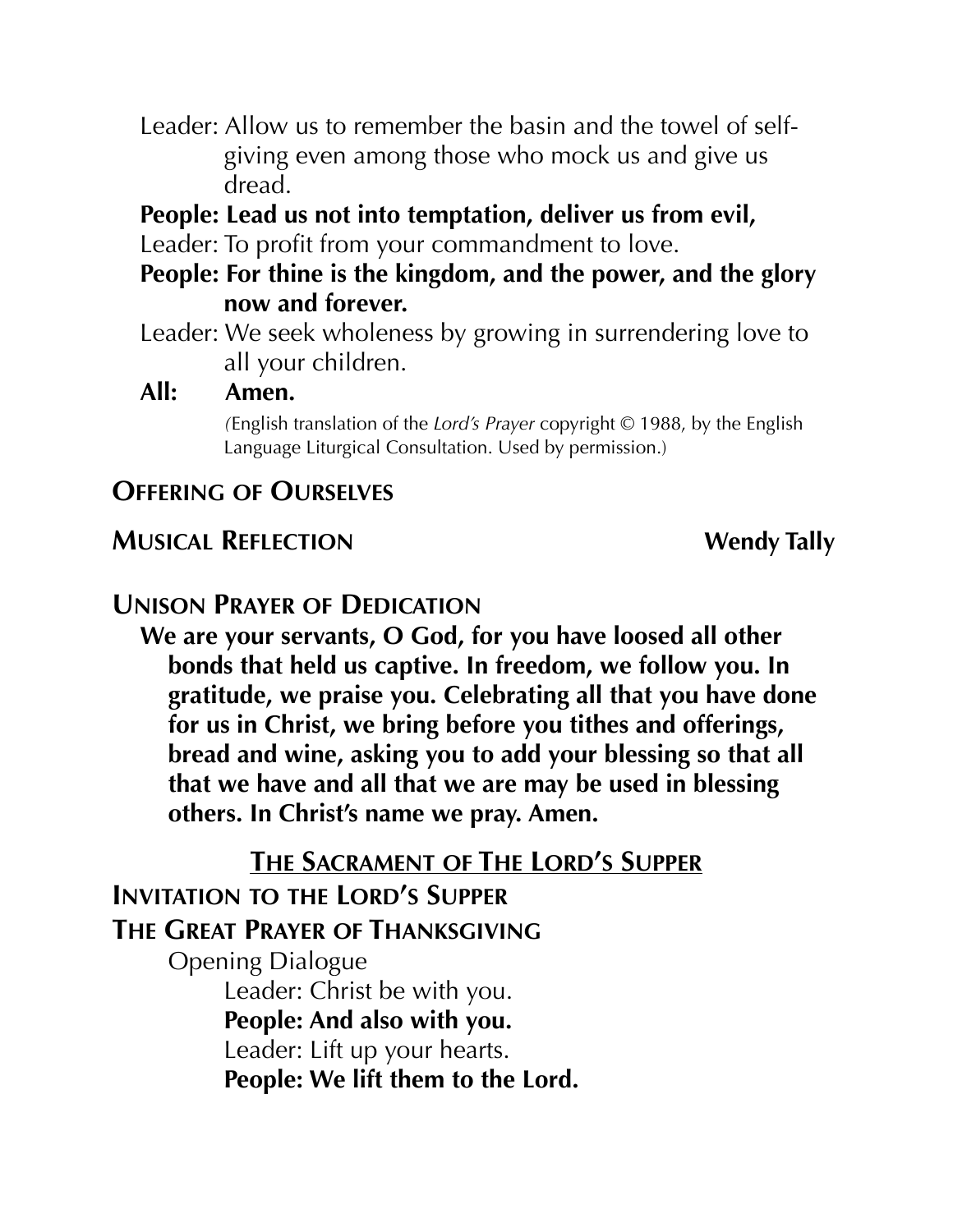Leader: Let us give thanks to the Holy One.

**People: It is right to give our thanks and praise.**

The Sanctus

- Leader: …And so, with your creatures on earth and all the heavenly chorus, we praise your name and join their unending hymn, saying:
- **People: Holy, holy, holy One, God of power and might, heaven and earth are full of your glory. Hosanna in the highest. Blessed is the One who comes in your holy name. Hosanna in the highest.**

The Memorial Acclamation

Leader: …we proclaim the mystery of faith:

 **People: Christ has died, Christ is risen, Christ will come again.** 

Communion of the People

#### **PRAYER AFTER COMMUNION**

**Eternal God, we give you thanks for this holy mystery in which you have given yourself to us. Grant that we may go into the world in the strength of your Spirit, to give ourselves to others in the name of Jesus Christ our Lord. Amen.** 

#### **BEING SENT WITH GOD'S WORD**

**HYMN** 

*"Go to Dark Gethsemane"*  **Trio** 

#### **BENEDICTION**

*As you go out into the world, please leave the worship space quietly.*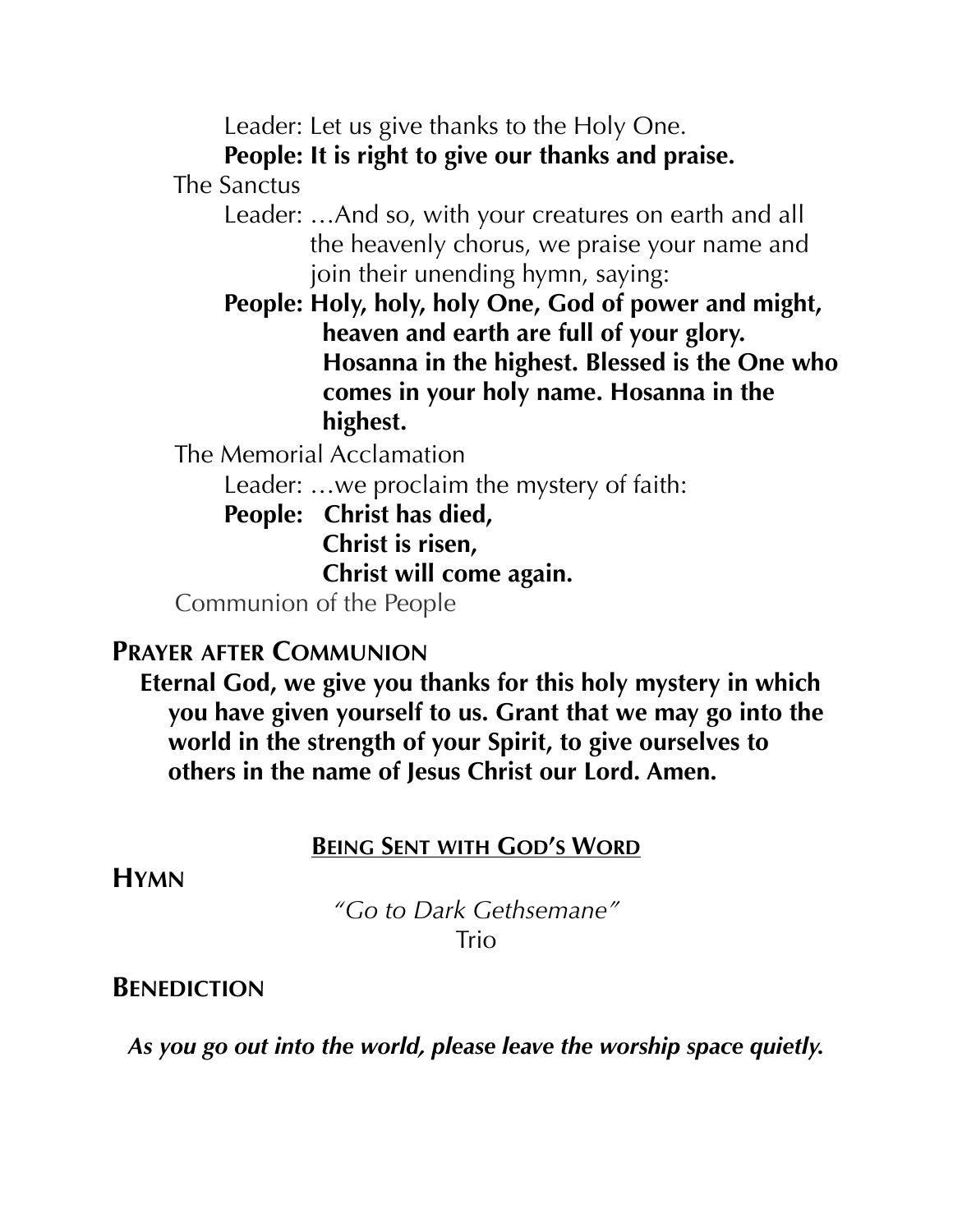Liturgical resources: Unless otherwise noted, liturgy adapted for use from Abingdon Worship Annual 2013 Pedalavium Meditation adapted from Pastor Edward f. Markquart English translation of the Lord's Prayer copyright © 1988, by the English Language Liturgical Consultation. Used by permission. Invitation to Communion by Rev. Teri Peterson

*Holy Week Schedule* 

#### **Thursday, April 1**

7:00 p.m. Maundy Thursday worship service

#### **Friday, April 2**

7:00 p.m. Good Friday worship service

#### **Saturday, April 3**

7:00 p.m. Outdoor Family Easter Vigil (meet in Wenona Street parking lot)

#### **Easter Sunday, April 4**

 8:00 a.m. Worship Service 10:30 a.m. Worship Service